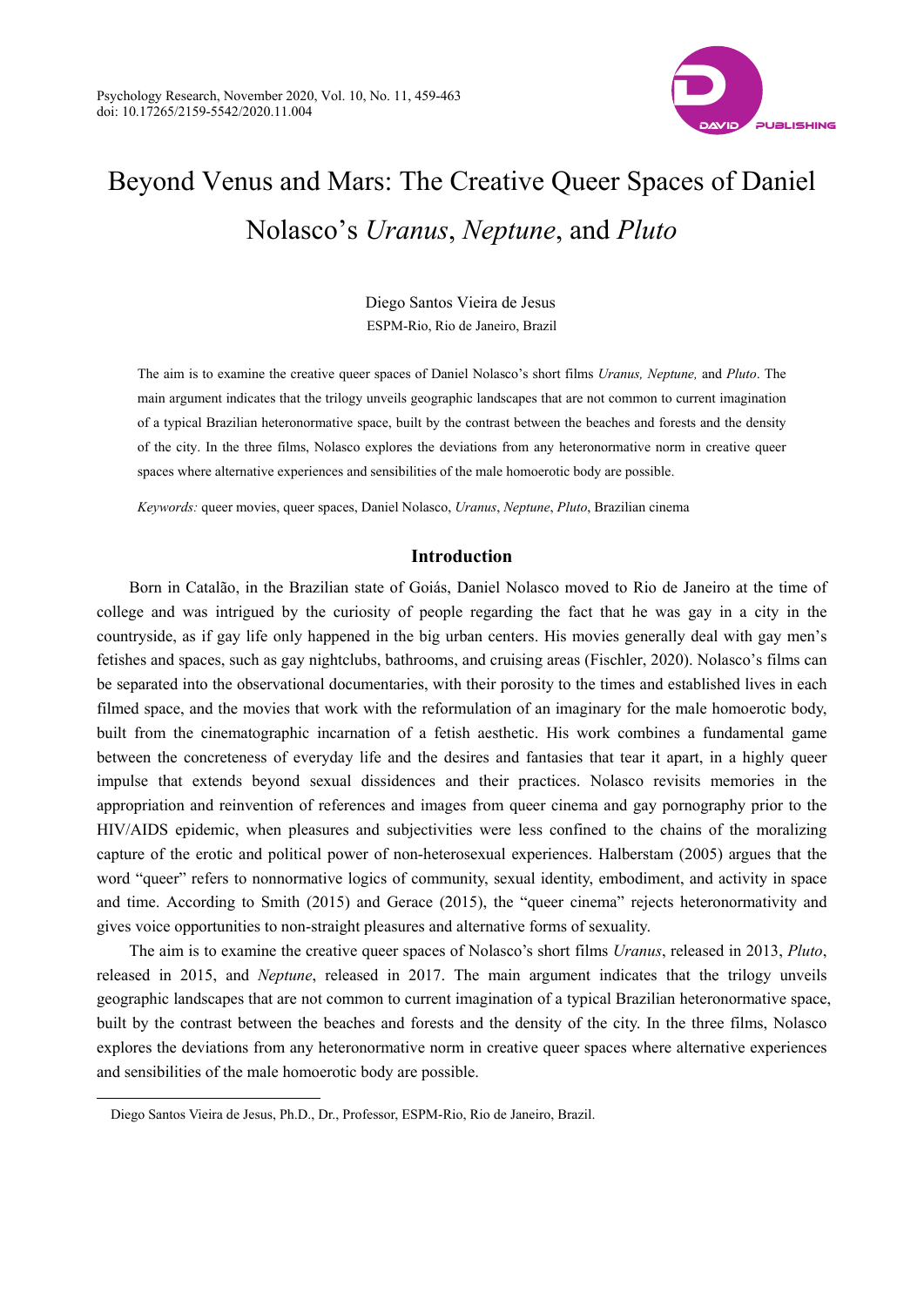# 460 BEYOND VENUS AND MARS

## **The Queer Spaces of** *Uranus*

*Uranus*, released in 2013, was one of Nolasco's first short films. It has scenes that display and capture the beauty and sensuality of the male body at different stages of adult life. The film is divided into chapters: "The happy life of the tropics", "Uranus on the corners", "The civilizing process", "Guilt", and "Epilogue: a wanton in paradise". The chapters are inspired by João Silvério Trevisan's book *Devassos no Paraíso*, which analyses the development of homosexuality in Brazil from the colonial period to the contemporary days (Trevisan, 2000).

In the first chapter, with Bobby Vinton's "Blue Velvet" as the soundtrack, two shirtless bearded muscular men, wearing Navy caps and sunglasses, hug, kiss, and touch each other's bodies in the "happy life of the tropics", where love and sex between two men do not seem to be censored. In "Uranus on the corners", there are black and white images of different naked male bodies, with the soundtrack of Velvet Underground's "Heroin" instrumental part. The men touch their own bodies, feel the pleasure, and even masturbate in suggestive scenes. In "The civilizing process", a man in uniform smokes and holds the bulge of his pants with his erect penis, again with "Blue Velvet" as the soundtrack. Then suddenly he holds and opens the Holy Bible. In "Guilt", the men that appeared in the previous scenes have their faces exposed to the camera with the soundtrack of Screamin Jay Hawkins "I Put a Spell on You" and start to take their clothes off. Finally, in "Epilogue: a wanton in paradise", the man in a Navy uniform appears with his shirt and pants open, puts his hand inside the pants and touches his hard penis while holding the Bible with the other hand and reading its text.

In the Ancient Greek literature, Uranus was the primal god personifying the sky and one of the primordial deities. He was the son and husband of Gaia, the primordial Mother Earth. Uranus came every night to cover the earth and mate with Gaia, but he hated their children. Uranus imprisoned Gaia's youngest children in Tartarus, where they caused pain to Gaia. She shaped a great flint-bladed sickle and asked her sons to castrate Uranus. Only Cronus, who was the youngest and most ambitious of the Titans and is known as the Roman deity Saturn in classical antiquity, was willing. He ambushed his father and castrated him, casting his testicles into the sea (Hamilton, 2011). The idea of castration―not the removal of the testicles of a man, but the state of being deprived of power, vitality, and desire―is present in Nolasco's movie, but it is subverted by the subjects in the scenes. Although "men in tropics" may initially feel guilty for living their own pleasure with the civilizing process represented by the Bible, they will keep living in sin and perverting the established rules regarding sexuality because this makes them happy and satisfied. In line with Foucault (1986; 1996), the movie indicates that male homosexual culture―which has been excluded from normative traditions―brought the possibility of new types of flexible experiences and relationships, which offered greater queer spaces to create oneself beyond the standardization of the sexual pleasure and the disqualification of specific desires.

### **The Queer Spaces of** *Pluto*

*Pluto*, released in 2015, works as a documentary in which Nolasco presents a tour guide of Rio de Janeiro's downtown, more precisely the bathrooms and other places where the best sexual encounters and flirtations among men take place. The movie suggests the best occasions for such encounters and the aspects of the men who regularly go to these places. *Pluto* describes these places without ever showing them. In black and white or colored scenes, naked and half-naked men—with different body types—appear in their homes looking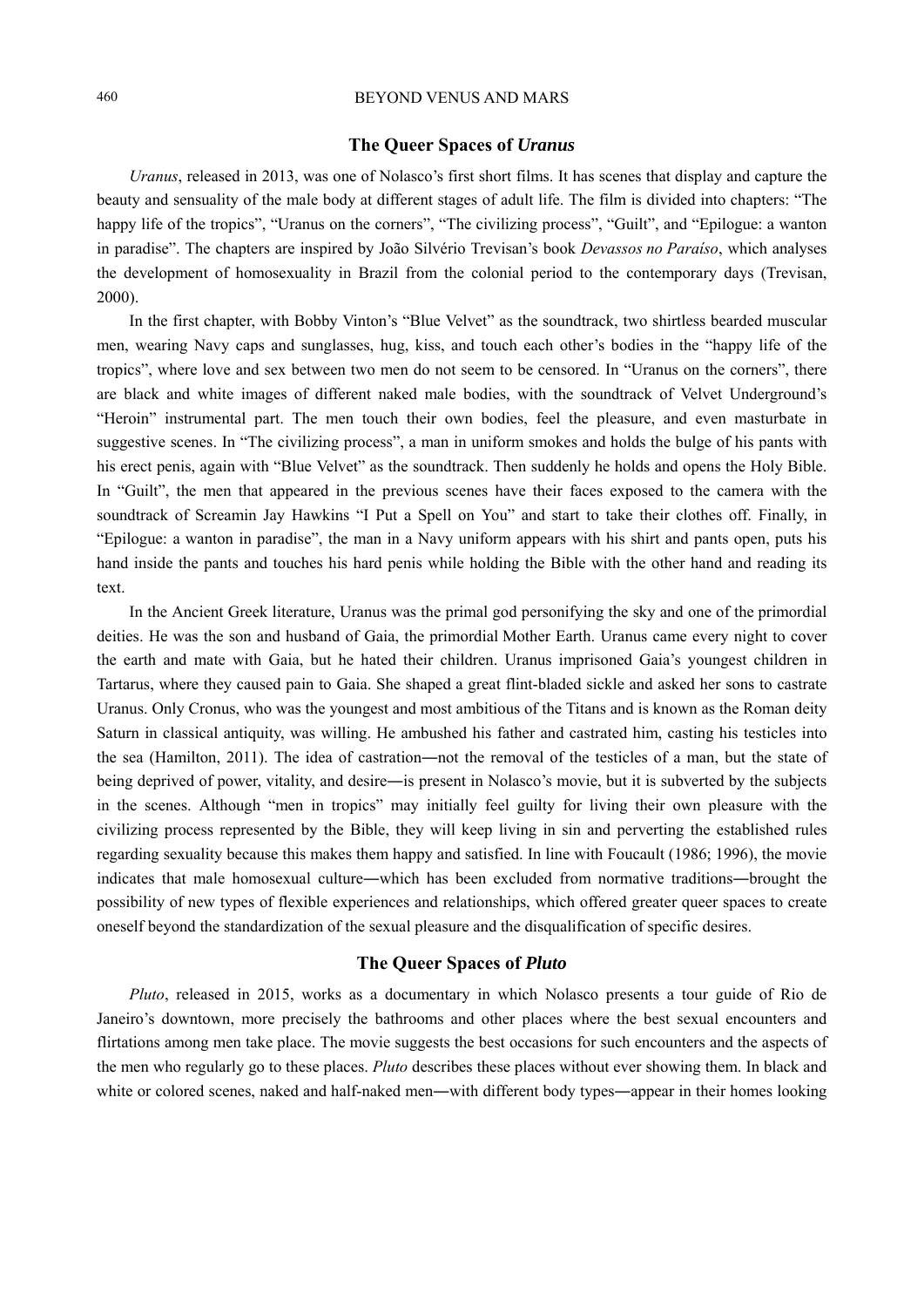out the window, smoking, bathing, sleeping, or masturbating, while the narrator talks about the places where they usually meet for sex (Ramos, 2017). The movie starts and has other interspersed scenes with two men in police uniforms kissing, touching each other's bodies and having sex on the top of a building in Rio de Janeiro. In other parts, older bearded men wearing leather clothes, typical of the fetishist universe, smoke thick cigars and worship each other's bodies. One of them remembers his sexual experiences with men since the transition to adulthood in Catalão, Nolasco's hometown. The same man seems to report to his own mother―which he defines as a "failure", just as he also sees himself as a failure as a son―how his sex life was more interesting in the city of the Brazilian state of Goiás than in Rio de Janeiro, where everything seemed to be simpler and more abundant.

In classical mythology, Pluto was the ruler of the underworld. When Jupiter―his brother―shared the Universe, he gave Pluto the empire of hell (Hamilton, 2011). Nolasco's movie explores Rio de Janeiro's downtown's underground and the sexual activities that pervert the original functions of the established places, turning them into "little hells" in the light of the organizing structure of these places. *Pluto* escapes the assimilationist logic of occupation of the city space―in the case, Rio de Janeiro's downtown―by "pink capitalism" (Jesus, 2014; 2017), which expects LGBT people to adjust to the culture and orientations of the dominant heteronormative rules. The creative queer places where men have sex with other men faces the homogenizing policies of the state and the market (Jesus, 2010) with a set of practices of body appropriation of the city amid the reconfigured landscape. The fetishist aesthetic generates the "dream atmosphere", in a universe based on the notion of satisfaction of the desire. Nolasco works with places in which there are formal rules of organization that limit and oppress the expression of desire and subvert these rules (Garrett, 2018).

## **The Queer Spaces of** *Neptune*

Nolasco brings in *Neptune*, released in 2017, the attraction of an older man for a gay young man, with a mix of dream and reality to try to understand the origins of desire that borders on obsession, in the dynamics among characters and desires (Fischler, 2020). In the winter, the low humidity of the air dries out the skin of the inhabitants of Catalão. On Wednesdays, before work, Sandro (played by actor Norval Berbari) swims in a pool in a city club. He met Maicon (played by actor Leandro José) by the pool. Sandro desires Maicon, but their eyes never met. *Neptune* shows a mature man, who, when swimming in a pool at a local club, finds himself enchanted by a handsome young man, who also swims at the same place. His eyes from then on are always admiring, wishing, and seeking the looks of the handsome Maicon, but it seems that the young man does not notice him. As he cannot fulfill the desire for Maicon, Sandro masturbates watching a porn video. In the club's sauna, there is a men's orgy in which Sandro sees Maicon as a participant, but again the mature man does not get what he wants. Sandro is so obsessive that he enters Maicon's home to lie on his bed and feels his smell. Upon learning of a party at the night club, Sandro goes to the place, but Maicon again does not give importance to him. At the end of the film, Sandro walks desolate along the train tracks and sees two men, one wearing a leather suit and the other, submissive to him, held by a collar and growling like a dog. Both characters are typical of the fetishist universe (Guizzo, 2020).

In classical mythology, Neptune―the brother of Jupiter and Pluto―is the god of freshwater and the sea (Hamilton, 2011). In the movie, Sandro's object of desire comes from the pool, like a god. Sandro's desire is openly fetishist, prone to degrading practices in the eyes of many conservative people, but which, in the film, is shown without fear of sounding reprehensible or even ridiculous. It is an eminently gay and massively cliché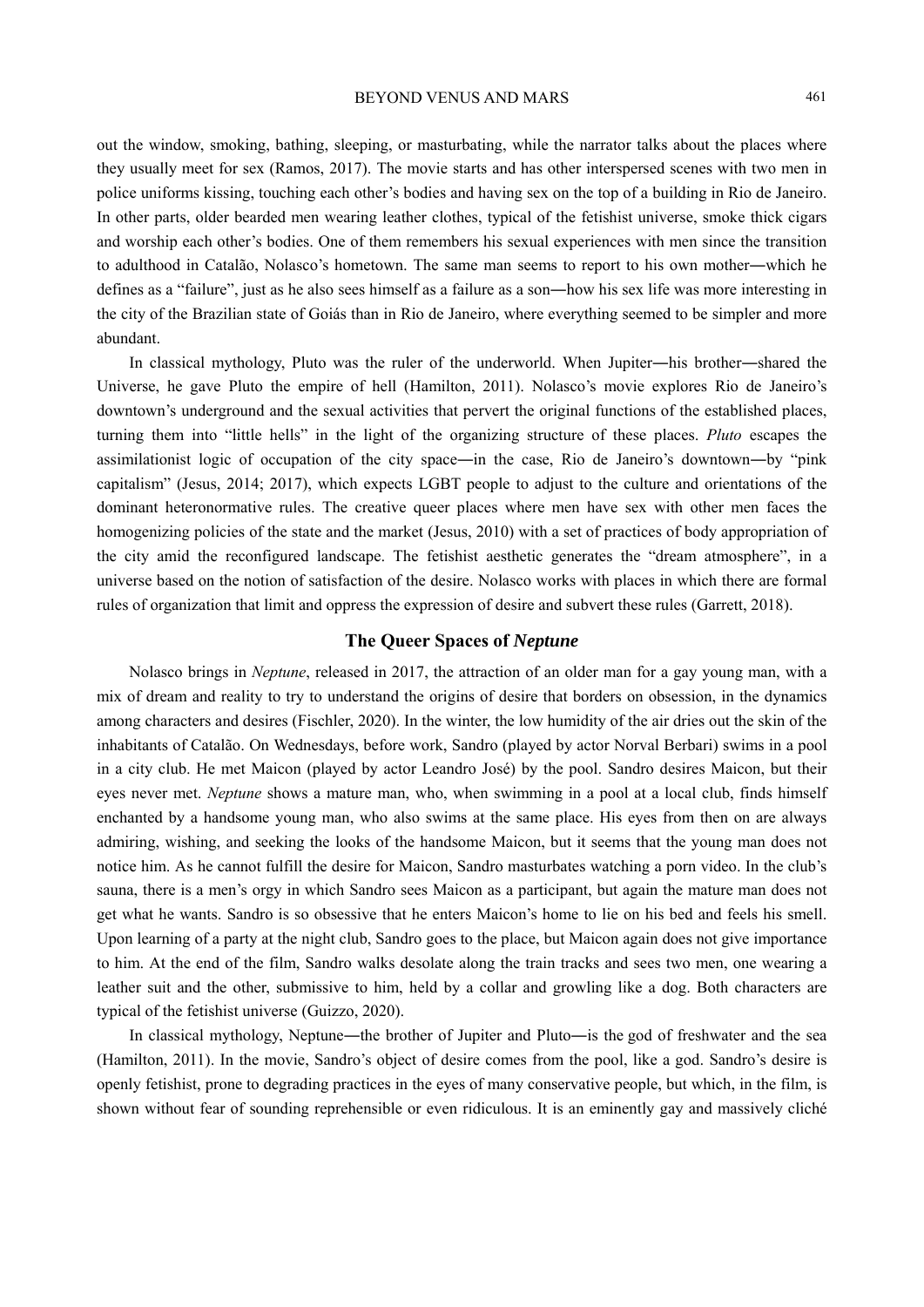# 462 BEYOND VENUS AND MARS

sexuality, as seen in the desire for muscular male bodies and the preference for non-effeminate men. Nolasco demonstrates more fidelity to the drives of the characters than to making an innocuous inclusive film, distancing himself from the assimilationist proposal. Even showing a lot of clichés and reiterating several ideas of what is expected to be seen in the behavior that Brazilian patriarchal and homophobic society classifies as 'degrading' and typically associates with homosexuals, Nolasco reveals the humanity of the characters, with no need to sanitize practices or falsify behaviors. The characters are presented exactly as they are, that is, as ordinary people, with the difference of having an imaginary and fantasies composed by socially stigmatized practices (Ghetti, 2020). What a more sanitized look at sexuality seems to miss is that the very discretion of sexual acts practiced by Sandro is part of a refined system of fantasies, where hidden sex is the impeller of desire, and not a denial of it. Sandro's reading as a man who does not accept his sexuality seems quite wrong for ignoring the very content of his fantasies. In the scenes of dreamlike delusion, Sandro always seems comfortable with his fantasies inhabited by archetypes of gay culture (Marques, 2020).

#### **Conclusion**

Decades after Mulvey (1999) conceptualized the male gaze, Brazilian cinema remains predominantly shaped by this masculine look that objectifies the image of the woman and presupposes a male and heterosexual viewer. Until today, there are few films that sexualize male characters and that film their bodies with the desire traditionally dedicated exclusively to women. Therefore, it is refreshing that Nolasco positions his camera in the creation of a gay gaze, which always focuses on the exposure of the male body (Marques, 2020). The creative queer spaces he explores in the trilogy shows that operators of regulatory powers in different locations have sought to suppress and hide non-assimilable patterns of sociability in attempts to moralize or sanitize the urban space. However, segments that were disqualified or stigmatized as promiscuous developed creative forms of integration that aimed to resist oppression and guarantee the manifestation of their desires (Jesus, 2018; 2020; Perlongher, 2008; Rodrigues, 2016).

Smith (2015) argues that queer movies may bring the questioning of the sexual politics, which ostensibly desexualize gay and lesbian modes of desire. The queer films remain key critical lenses through which to analyse the shift towards the unpredictable social, sexual, and political implications of oppressive sexual politics (Smith, 2015). The queer relationality shown by Nolasco's movies becomes a space potentially free from the normalizing heteronormative discourses—which define what is "good and natural"—and, thus, creates places for new queer relationships which destabilize the relationship between politics and sex and question the relationship between normal and good. Although Brazil changed a lot in the last decades to become a creative emerging power in international politics (Jesus, 2011; 2012; 2013), the internal political practices―particularly the ones involving gender and sexuality―remain conservative. In this context, Nolasco's films play an important role in addressing the dissenting desire, which allows individuals new ways of relating and expressing their sexualities. The desire becomes, in the creative queer spaces created in Nolasco's work, a political force, which breaks traditional patterns of affective and sexual relationships by creating shameless fantasies (Marques, 2020).

# **References**

Foucault, M. (1986). *The History of Sexuality Vol. 1: The Will to Knowledge*. Trans. Robert Hurley. New York: Pantheon Books.

Fischler, A. (2020). *3 curtas no LGBTFLIX*. Retrieved from https://olhardistrib.com.br/2020/06/26/3-curtas-no-lgbtflix/. Access: December 26th 2020